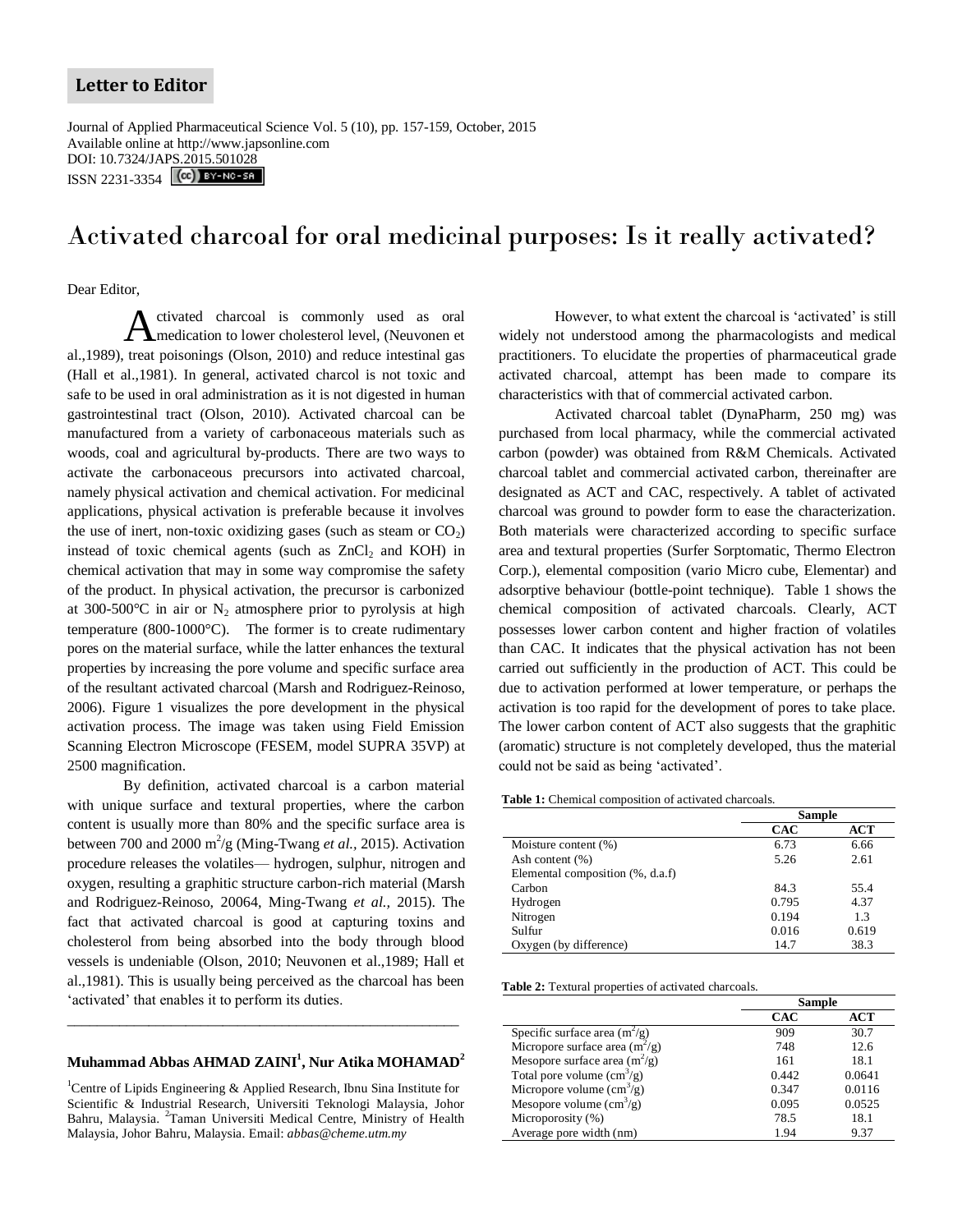Table 2 summarizes the textural properties of activated charcoals. The results are in agreement with the chemical composition of activated charcoals in Table 1. In activation, the release of volatiles and the restructuring of carbon backbone to form the graphitic structure giving rise to the pore volume, hence increasing the specific surface area. From Table 2, the specific surface area of CAC is nearly thirty times greater than that of ACT. As far as the tableting process is concern, it is unlikely that the lower specific surface area is a result from the compressing of activated charcoal powder into tablet. The compression only decreases the external surface area, while effective (specific) surface area remains intact and slightly unchanged as it is developed by the internal porous texture. In Figure1, the carbonization at 300°C yields specific surface area of <10 m<sup>2</sup>/g, while it increases to nearly 1000 m<sup>2</sup>/g after activation. Table 2 also shows that CAC is highly microporous with average pore width of 1.9 nm, while ACT is rich in mesopores with pore width centred at 9.4 nm. Although pharmaceutical-based activated charcoal has already in the market for many years, the use of 'activated' term seems to be over exaggerating than it supposes to be. The activated charcoal tablet (ACT) that we examined exhibits a lower carbon content, and inferior total pore volume and specific surface area than the commercial activated carbon (CAC).

Another parameter of concern that was evaluated is the adsorptive characteristic of activated charcoals. For this purpose, methylene blue dye powder (HmbG Chemicals,  $C_{16}H_{18}C_1N_3S$ , assay 98.5%) was employed as adsorbate or model toxin (Zaini *et al.,* 2013). About 50 mg of activated charcoal was brought into intimate contact with 50 mL methylene blue solution of varying concentrations. The mixture was allowed to equilibrate at room temperature, and the residual concentration was measured using spectrophotometer (Halo vis-10, Dynamica) at a wavelength of 508 nm. Figure 2 displays the uptake of methylene blue onto activated charcoals with increasing equilibrium concentration. In general, both materials display a steep gradient (parallel to y-axis) that indicates favourable and high intensity adsorption. This is associated with the removal percentage that begin to decrease from nearly 100% to 98.7% at initial concentration of 52 and 340 mg/L for ACT and CAC, respectively. The maximum methylene blue uptake were recorded as 65 and 344 mg/g, for ACT and CAC, respectively. It is clear that the uptake of methylene blue is driven by the textural properties of CAC. For both activated charcoals, the maximum uptake of methylene blue is correlated well with the total pore volume, ca. 0.9  $g/cm<sup>3</sup>$ . It implies that the methylene blue molecules satisfactorily lodge on the porous textures of activated charcoals via π-π interaction and/or weak intermolecular (van der Waals) forces (Olson, 2010). The trend of methylene blue uptake onto CAC could be adequately modelled by Langmuir isotherm as  $q_e = 835 \cdot C_e/(1 + 2.38 \cdot C_e)$ , where  $q_e$  (mg/g) and  $C_e$  (mg/L) are methylene blue uptake and equilibrium concentration, respectively. It suggests that the adsorption of methylene blue is monolayer in nature and occurs on the homogeneous surface of CAC. On the other hand, the modified Langmuir expression,  $q_e$  =  $258 \cdot C_e \cdot e^{-Ce/926}/(1 + 3.80 \cdot C_e)$  was found to be fairly suited with the ACT data. Both models predicted well the maximum uptake of activated charcoals as 68 and 351 mg/g for ACT and CAC, respectively with coefficient of determination,  $R^2$  of 0.99. In addition, a decreasing trend upon reaching the maximum methylene blue adsorption as demonstrated by ACT could be due to limited pore volume and drastic increase in solution density as a result of increasing methylene blue concentration. In other words, there is a possibility for the readily adsorbed toxin to be stripped from the activated charcoal due to rising concentration gradient. This could shed some light on the limitation of using 'under activated' charcoal for treating the poisonings. From Figure 2, the maximum uptake by ACT was achieved at initial methylene blue concentration of 126 mg/L ( $C_e$  = 0.37 mg/L), exceeding which the adsorption starts to decline.



**Fig. 1:** Pore development after carbonization (left) and physical activation (right).



**Fig. 2:** Methylene blue uptake by activated charcoals (top: ACT; bottom: CAC; lines were predicted from models).

In conclusion, activated charcoal that we examined (DynaPharm) is not as 'activated' as it is claimed to be.